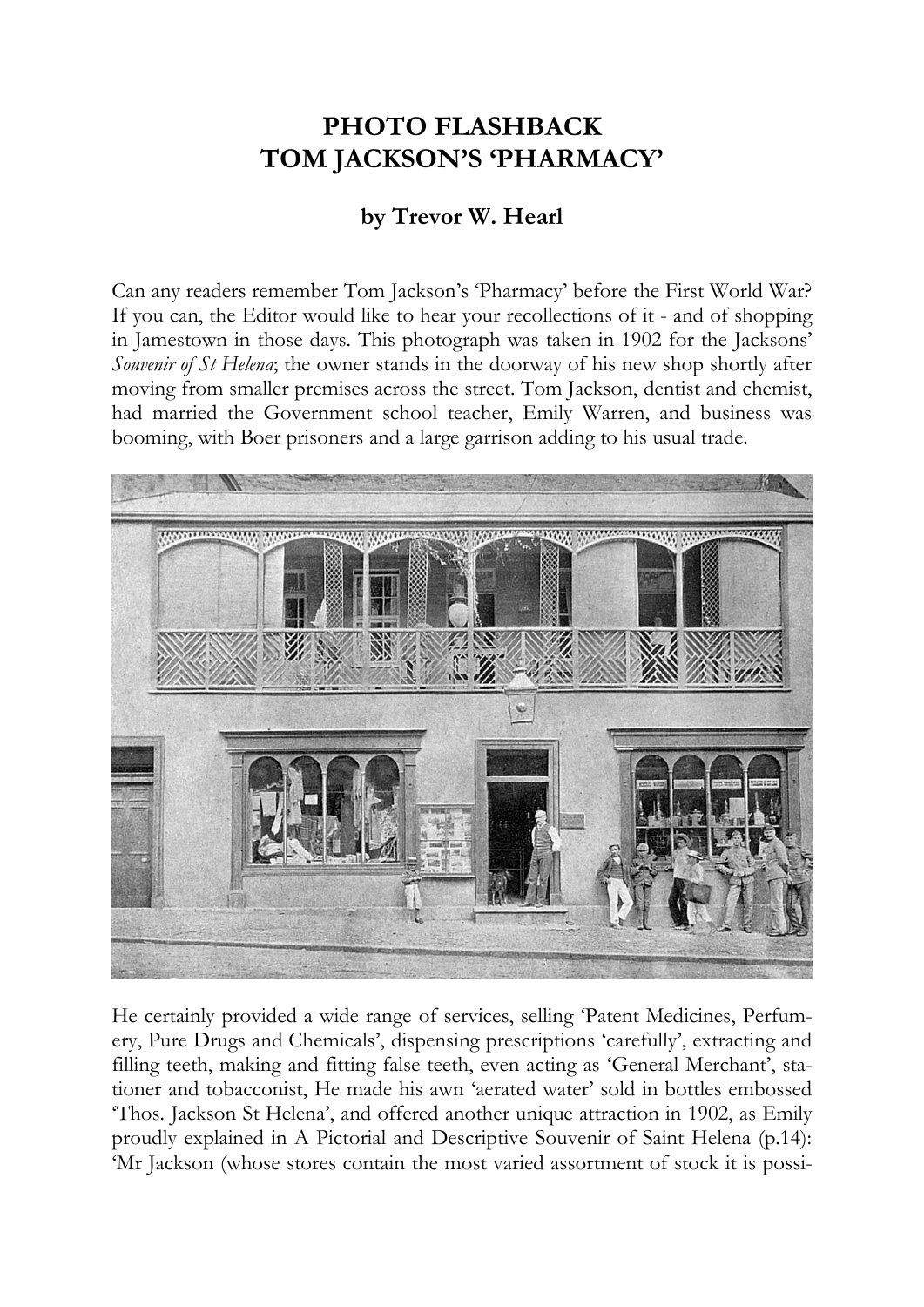ble to imagine) has his house and store fitted with electric light, worked by his own engine and dynamo. The engine also works his large, aerated water manufactory, which is capable of supplying the whole of the troops and residents'.

In *St Helena the Historic Island* (pg. 162) she noted another of the 'Pharmacy's facilities, 'a lending library and reading room'. Opposite, Solomon's offices also housed 'Jackson's store, so well-known to all passengers outward or homeward bound'.

| PRESCRIPTIONS CAREFULLY DISPENSED.                                             |
|--------------------------------------------------------------------------------|
| PURE DRUGS AND CHEMICALS.<br>PATENT MEDICINES.                                 |
| DENTISTRY-SURGICAL AND MECHANICAL<br>PERFUMERY.                                |
| PHOTOGRAPHIC STUDIO AND STORES.<br>Diews of the Esland. Portraits a Speciality |
| STATIONERY AND ACCOUNT BOOKS.                                                  |
| AERATED WATERS.<br>GENERAL MERCHANT.<br>TOBACCO, CIGARS, PIPES, STICKS, &C.    |
| A LARGE AND VARIED STOCK ALWAYS ON HAND.<br>INSPECTION INVITED.                |

Yet Tom Jackson is best remembered nowadays for another aspect of his business. For he was a photographer, selling his own postcards (printed in England and Germany), taking 'Views of the Island - Portraits a Speciality,' producing innumerable prints of people, places, and events at his 'Photographic Studio and Stores,' recording the story of St Helena in pictures during a dramatic period of her history. These sepia scenes of St Helena occasionally come to light today, crumpled and creased, bought long ago perhaps by a passing Union Castle passenger or some long-forgotten ex-patriate official, soldier or Eastern telegraph employee. More rarely they are found in Scrapbooks, a yellow portrait of Dinizulu with his uncle Ndabuko, vague pictures of visiting dignitaries such as 'Admiral Sir Percy Scott leaving the Castle on relinquishing the South Africa station, 'hazy views of the island landscape and frustrating anonymous family groups, each with the photographer's 'copyright' stamp on the back, with blue oval imprint 'T. Jackson - Chemist & Dentist – St Helena : Shipping Supplied Mineral Waters + General Merchant'.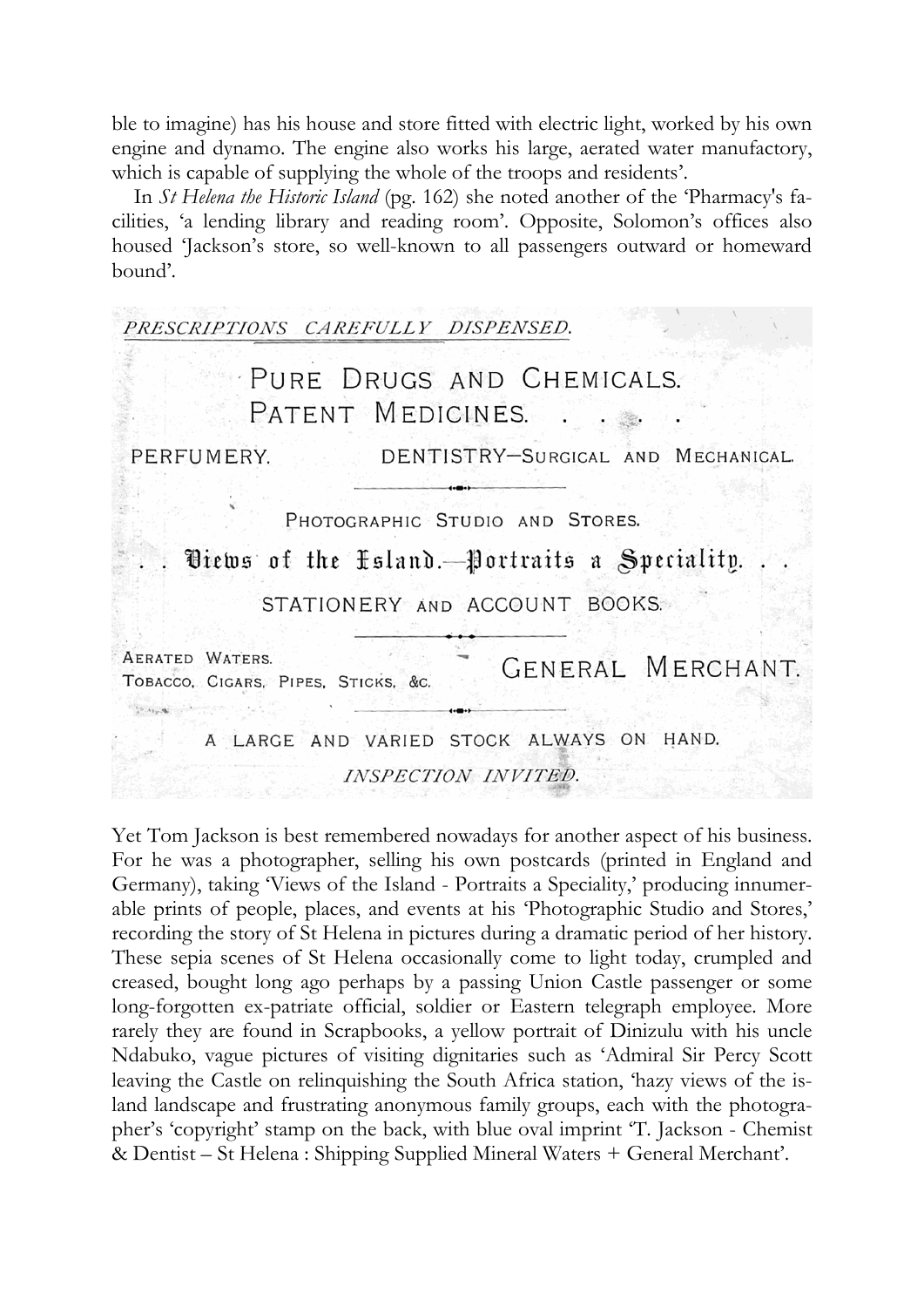Not all Jackson's photographs are crumpled among family papers or fading in Scrapbooks, however some were published in his wife's books about St Helena. But that needs another 'Flashback!'

Having started 'Photo-Flashback' at 'The Pharmacy', I had better complete the story by showing a picture of Tom Jackson's earlier shop in Main Street. It must have been on the East side; if you know where, please tell the Editor!



The photograph was taken by Jackson before 1902 because it appeared in his booklet *Pictorial Views of St Helena* published that year. It looks so typical for the period with its advertisements and colourful chemist's flasks in the window that it could well have been taken in an English 'Regency' town like Cheltenham, where tourists would pause to view the postcards on display in the large display case beside the door. But under- neath, a small noticeboard seems to be written in Afrikaans, for this is St Helena during the Boer War. The Jacksons had good relations with the prisoners; Emily helped promote a Boer handicraft exhibition and had 'Kingshurst' built by prisoners on parole. This goodwill no doubt benefitted their business.

Tom Jackson was not only a leading tradesman in Jamestown; his name was well-known overseas - indeed it still is - through his photographs, his post- cards, his booklets, and even his bottles (of aerated water). Yet surprisingly little is known about him. Dr Gosse said that he was 'a Durham man', but when or why he came to the Island, or when he retired in favour of his brother-in-law, E. J. Warren, are among the basic facts that no-one, so far, has put into print. I have read somewhere that he died during the First World War, and that Emily left for Cape Town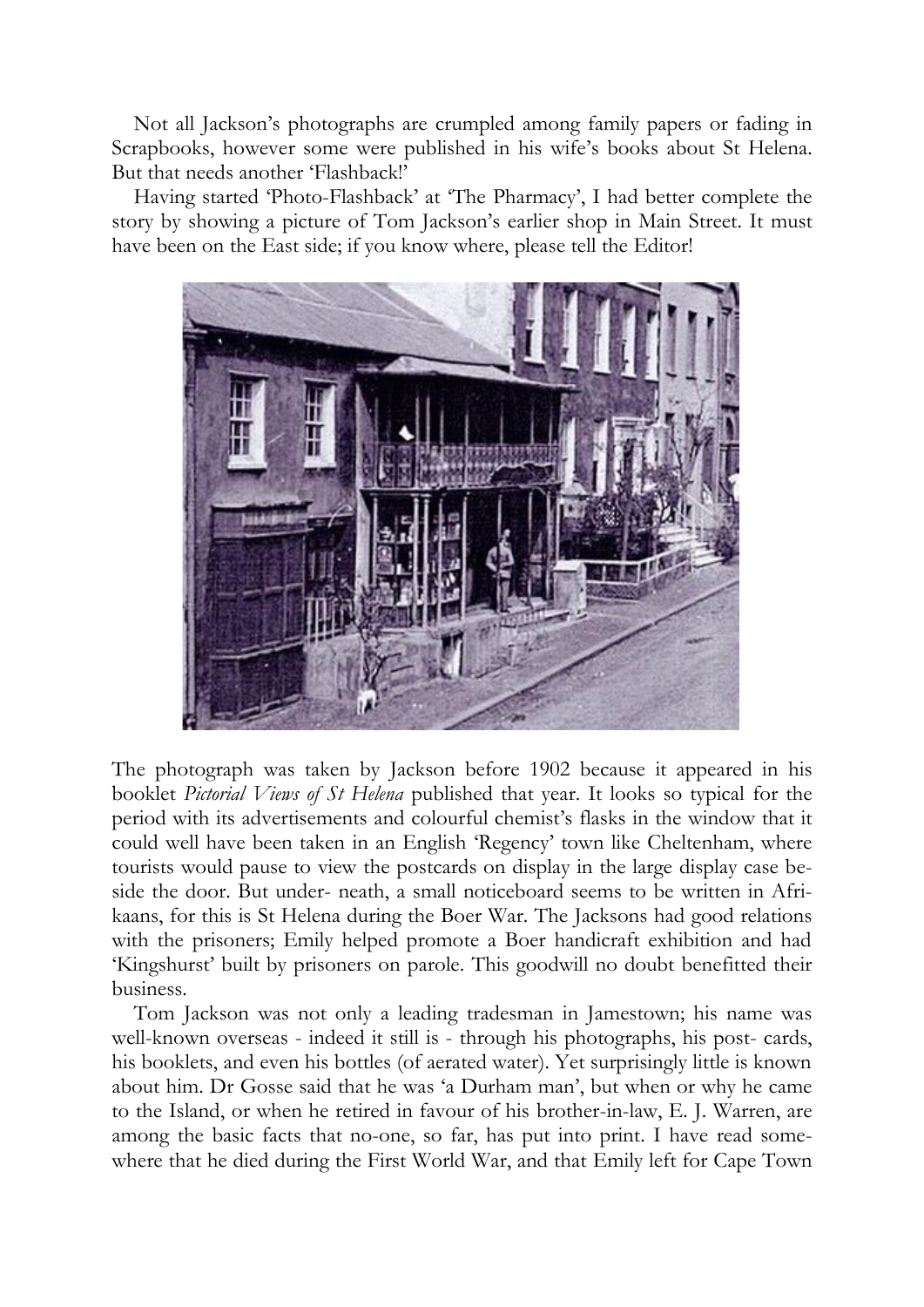after the War, where she died in 1923 - but that may merely be hearsay. Through their books, Emily and Tom Jackson's names may be familiar, but their considerable contribution to the St Helena story should surely not be allowed to fade into ghostly oblivion. Who will help rescue their memory and put the record straight?

Meanwhile readers may like to know something about their books with the old St Helena photographs - just 85 years ago. Wait for another 'Flashback!'

Just 85 years ago, during 1920-1903, no fewer than three new books appeared about St Helena. And all were the work of one husband-and-wife team in Main Street! Yes, you've guessed - Tom and Emily Jackson.

The driving force behind these popular publications was no doubt Emily - the former Government contract schoolteacher, Emily Warren, whose story (or the little that is known) has already been told in St Helena News (Vol. l., No.50) But their books were really collaborate efforts, with Emily providing the text, and Tom the illustrations, though he got little enough acknowledgement for his contribution. Their books are veritable mines of information, especially about the 1890's and early 1900's on St Helena and provide a good source of pictures of the period, but Emily's jumbled texts make two of them infuriating to use as works of reference. Let's take them in turn.

The first was a slim, oblong picture book, *Pictorial Views of St Helena*, with 'Illustrations of the Military Camps and Boer Prisoners of War'. It had 16 full-page photographs ('Copyright, T. Jackson') stapled in red paper covers (6" x 72"), with a map of the island drawn °by a Prisoner of War, 1902' - from which we learn the date of publication. There was no text or title page, just a brief caption to each photograph.

Next to appear, also in 1902, was E .L. Jackson's *Pictorial and Descriptive Souvenir of Saint Helena*, issued, it said, in 'the 400th year of the discovery [..]'. Also in red covers and oblong format (64" x 9"), with 50 pages it was larger and bulkier than the earlier booklet. As the title suggests, it was divided into 'pictorial' and 'descriptive' parts, giving scope for Emily's writing (14 pages of text) and Tom's photography (29 full-page pictures plus a central double-page spread showing 'Ladder Hill Fort, West Rocks and Ladder). Some photographs appear in both booklets - Broadbottom Camp, Boer Exhibition Committee, Longwood House and The Tomb - but not that of Jackson's 'Pharmacy!' The first showed the old shop; the second, the new one. They were not only producing books in 1902 but moving the business. No printer's name appears in either, so we cannot be sure where they were manufactured.

Emily, meanwhile, was writing their third book, her 'magnum opus', *St Helena, the Historic Island*, published in London in 1903. Tipped in among its 343 pages were another 49 pages of illustrations providing no fewer than 74 photographs. Many were taken from the two previous booklets, and 29 related directly to the Boer Camps and the garrison. Yet neither on the title page, nor on the photographs themselves is Tom's name mentioned. There were two issues of the book: in grey covers (undated) and in red (dated 1903), with only slight differences between them.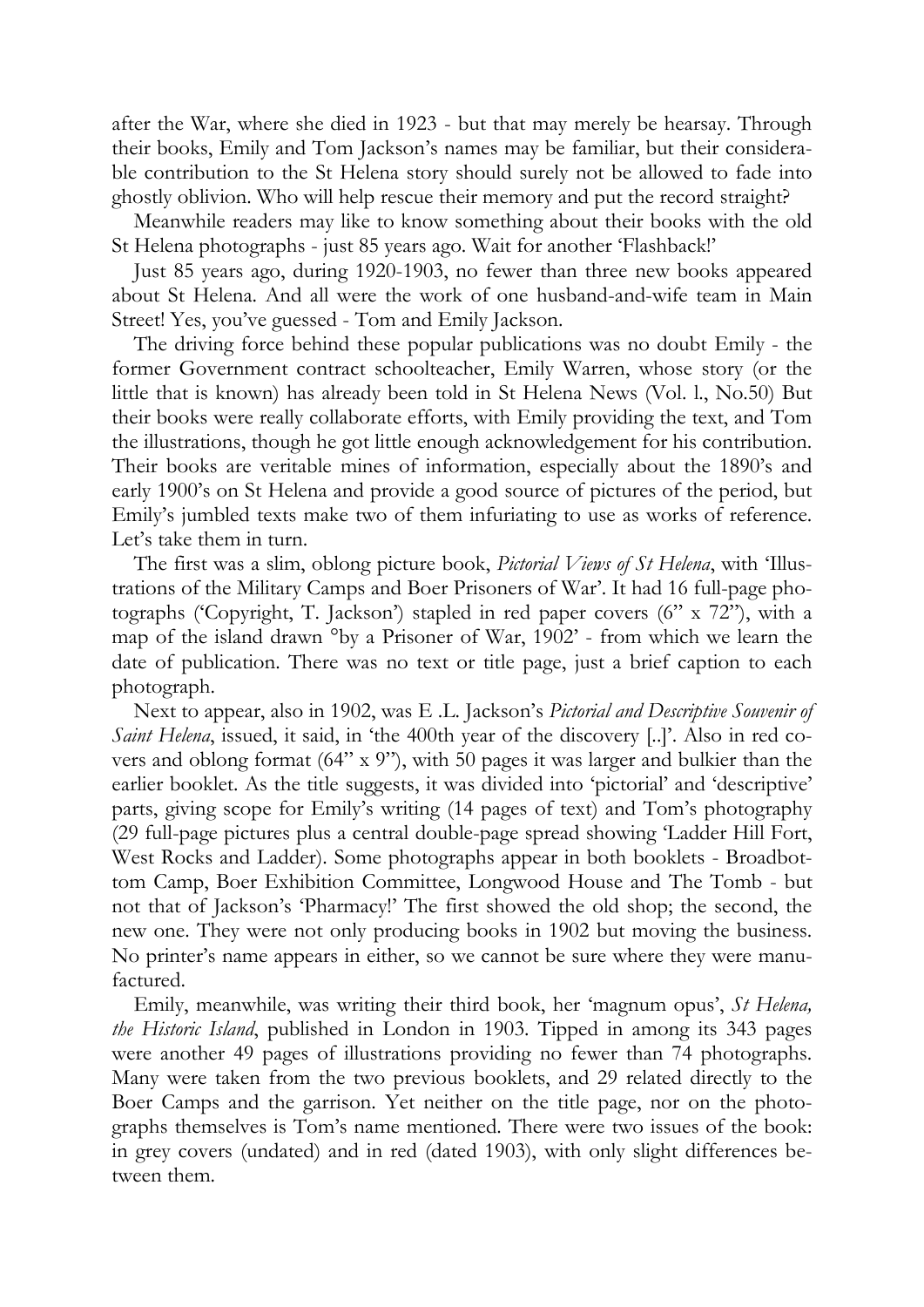It is just fifty years ago since the last popular Souvenir series of St. Helena picture books went on sale in Jamestown. A later, post-war edition was planned by 'The Polytechnic', I believe, but it did not go into production. As many readers no doubt have copies of one or more issues, something should surely be said to mark the anniversary.

The series is easily recognisable by its colourful cover picture showing Napoleon, arms folded, standing on the deck of HMS Northumberland, scowling, presumably at the sight of St. Helena. A more appropriate decoration, perhaps, on the covers of all but the last edition, was the red embossed 'seal' bearing the colony's coat-of-arms. All were of uniform size (9" x 6"), in rather drab paper covers, without a printer's name - except the 1937 issue which was fawn and produced in England by Alf Cooke Ltd., Leeds and London.

Four different editions can be found at least, published between 1909 and 1937. Was this another of Emily Jackson's enterprises? Neither name nor date on any of them, but who else at 'The Pharmacy' in 1909 would have produced a second, trimmed- down version of her 1902 Pictorial and Descriptive Souvenir of Saint Helena using Tom Jackson's photographs? It could have been her younger brother, E. J. Warren, who produced later editions, but somehow it seems unlikely. Therefore, I call the issues so far identified 'Jackson I & II' and 'Warren I & II.' Readers may like to check their copies with my brief descriptions; if yours are different, please let the Editor know!

JACKSON I (1909) has Governor Gallwey's portrait as frontispiece, with a 'League of the Empire' announcement on the inside front cover - 'The League....helped to establish the Lace Industry in St. Helena' and an advertisement for Emily's St. Helena inside the back cover. The 28 pages provided 24 photographs - two panoramas spanned the centre pages - and 7 pages of text (pp.2 - 8). The latest date refers to 1908 allowing publication in 1909. The text was much shorter and better organised than Emily's 'Souvenir of 1902, but unfortunately an error crept in, giving Napoleon's exhumation as in 1842 instead of 1840, which was to remain incorrect throughout the series. Of the 24 photographs, 14 came from earlier (1902) booklet, most of the new ones illustrating Napoleon's furniture at Government House and the flax industry. (On my copy, the purchaser pencilled 'Visited St. Helena June 1918', presumably showing that the 1909 edition was then still on sale).

JACKSON II (1915) has Governor Cordeaux's portrait (p.3). It carried the same advertisements but printed on extra pages leaving the inside covers blank, making a booklet of 32 pages, with a title page and extra photograph (25 in all). Six illustrations were changed - mainly different views of the same subjects - leaving captions little altered. The text (pp. 4-10) also underwent only minor alterations. The latest date - flax industry exports for 1914 - suggests that publication was planned for 1915. Did the outbreak of World War I (4th August 1914) prompt Jacksons to stock up with a second edition in anticipation of prison camps returning to the Island? Or did the War prevent stocks reaching them - if printed overseas - as suggested by the '1918' date noted in my 1909 edition above?